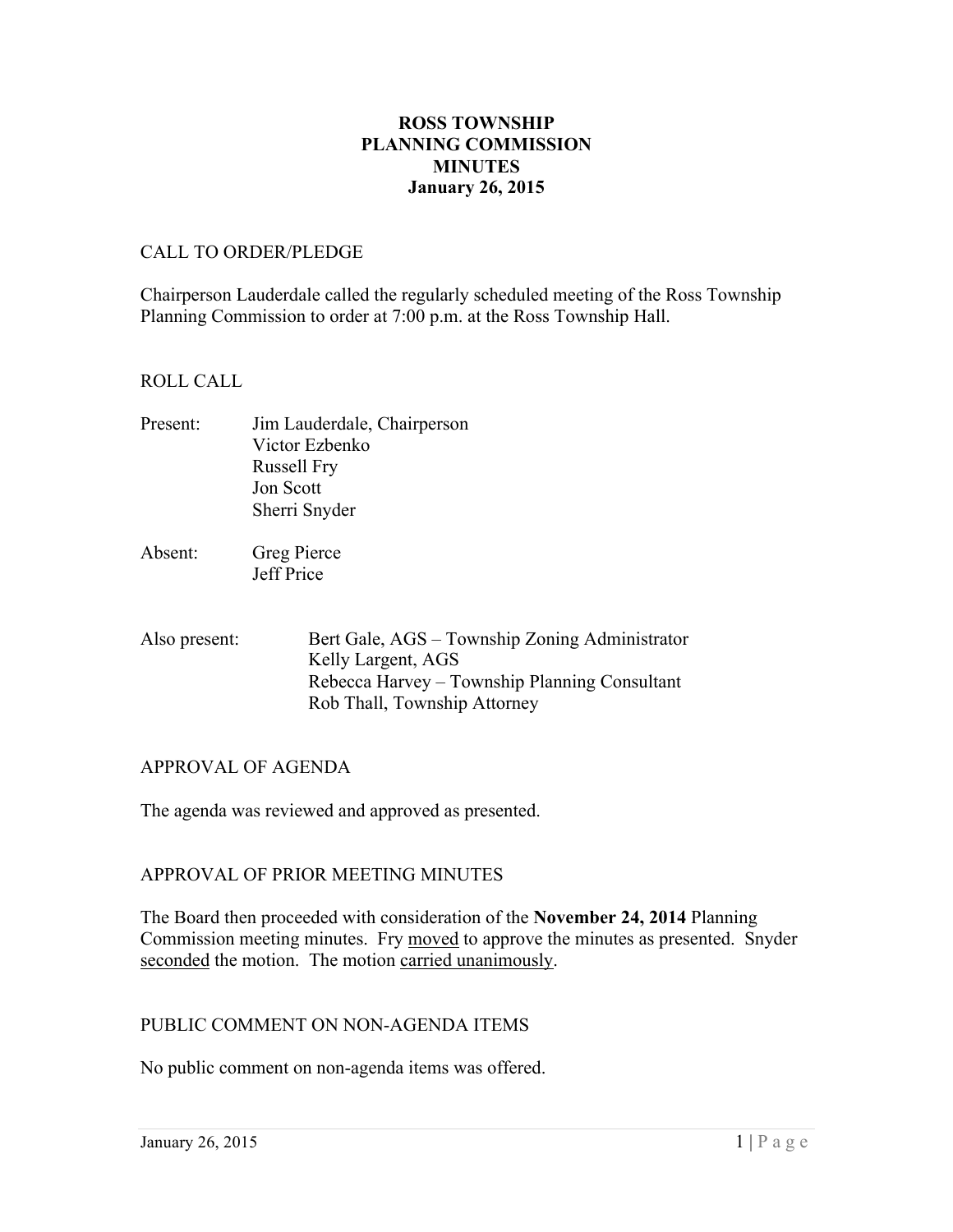### NEW BUSINESS

1. Public Hearing – Gull Lake View Golf Club

The next matter to come before the Board was consideration of the request by Jon Scott, representing Gull Lake View Golf Club, to rezone approximately 55 acres from the C-1 Bay Commercial District and R-R Rural Residential District to the R-3 Medium/High Density Residential District. The subject property consists of five parcels and is located at 7417 North 38<sup>th</sup> Street.

Chairperson Lauderdale stated that the required notification had been completed to allow for Board consideration of the following amendments related to the requested rezoning:

- from Agricultural/Residential-Rural and Commercial to Residential • Amend the Ross Township Master Plan so as to reclassify the subject 55 acres Medium/High Density.
- Amend the Ross Township Zoning Map so as to rezone the subject 55 acres from the C-1 Bay Commercial District and R-R Rural Residential District to the R-3 Medium/High Density Residential District.

He noted that the Board would first consider the amendment to the Master Plan so as to determine the appropriateness of proceeding with the requested rezoning.

Scott advised that he would be abstaining from Board consideration of the rezoning request given his role as the applicant. *He relocated to the public seating area*.

Jon Scott was present on behalf of the application. He stated that the subject property is currently occupied by the Gull Lake View Golf Club, which has existed on the site for approximately 50 years. Scott noted that there is a desire to provide additional lodging units on the property for the golf course but that current zoning of the property prohibits such an improvement. He noted that the C-1 District does not allow 'golf courses' and the R-R District does not authorize lodging units as a part of a 'golf course', rendering the current golf course a lawful nonconforming use.

 Amendment. The public comment portion of the public hearing was closed. No public comment was offered on the matter. It was further noted that no written review comments had been received regarding the proposed Master Plan

Chairperson Lauderdale referenced the 'Rezoning Request Analysis' provided by the Township's Planning Consultant. The Board proceeded with a review of the application wherein the following conclusions were noted: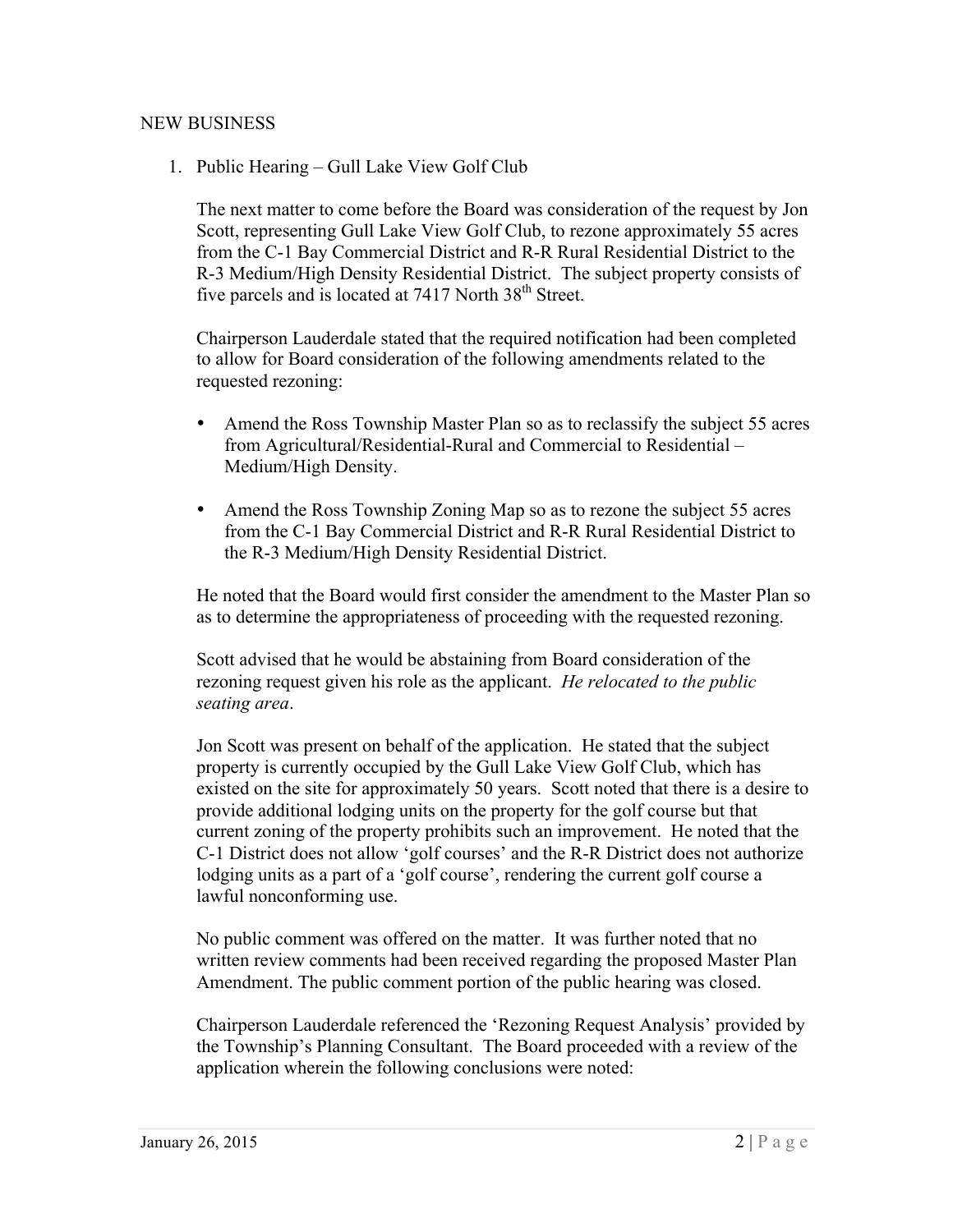- 1) An amendment to the Future Land Use Map so as to reclassify the subject 55 acres to Residential Medium/High Density is required to support the proposed R-3 District. Such an amendment is supported by the objectives of the Master Plan for the south end of Gull Lake. Further, said amendment represents only a minor reconfiguration of existing classification boundaries and largely continues the existing classification pattern in the area;
- 2) The uses allowed within the R-3 District are well suited to the property given its close proximity to the Township's area of planned commercial growth and its existing use as a golf course. It was further noted that the newly developed C-1 District was largely intended for the north side of M-89 but had been placed on the subject property given its existing commercial zoning;
- 3) The proposed rezoning will permit uses compatible to the surrounding area in that it will largely continue the existing zoning/land use pattern and serve to eliminate a nonconforming use;
- 4) The proposed rezoning will be consistent with the surrounding R-R, R-3, and C-1 zoning pattern that exists in the area;
- 5) The proposed rezoning will not negatively impact traffic, public facilities, or the natural characteristics of the area;
- 6) The C-1 District was recently developed to implement the Master Plan's vision for commercial development on the south side of Gull Lake; and
- 7) The proposed rezoning will result in a zoning pattern that allows for residential land use and pedestrian activity that will serve to encourage the growth of the bay commercial area.

 acres from Agricultural/Residential-Rural and Commercial to Residential – Fry moved to recommend approval by the Township Board of the proposed amendment to the Ross Township Master Plan so as to reclassify the subject 55 Medium/High Density based upon the review findings of the Board. Snyder seconded the motion.

Ezbenko stated that he was hesitant to vote on the request given that he is new to the Board and to the issues at hand. After further Board discussion, he expressed his trust in the deliberations of the Board and an understanding of the principles applied. The motion carried unanimously.

Chairperson Lauderdale then moved to recommend approval by the Township Board of the proposed amendment to the Ross Township Zoning Map so as to rezone the subject 55 acres from the C-1 Bay Commercial District and R-R Rural Residential District to the R-3 Medium/High Density Residential District consistent with the amendment of the Master Plan and based upon the review findings of the Board. Fry seconded the motion. The motion carried unanimously.

*Scott returned to the Board table.*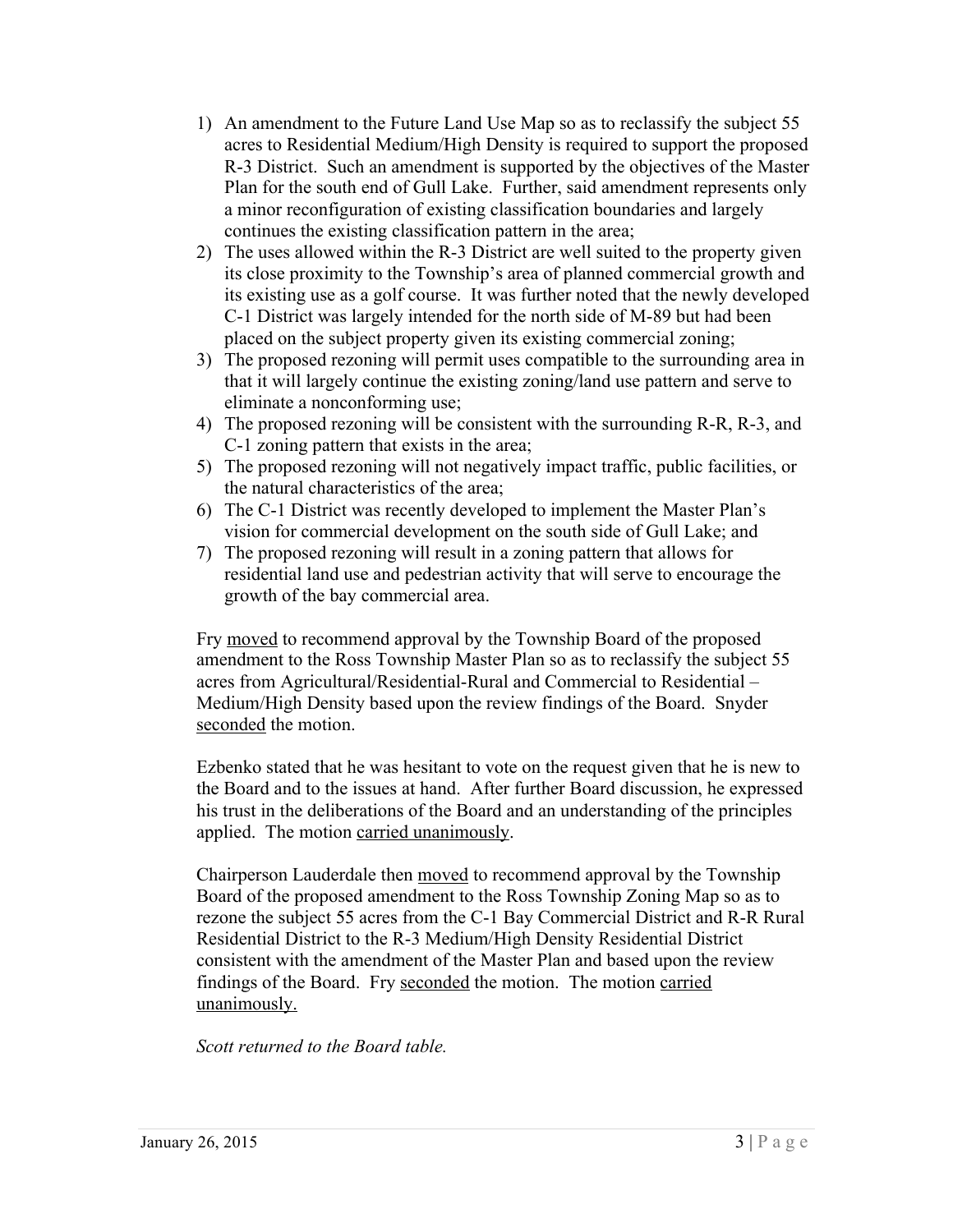2. Request to Amend Zoning Ordinance: Veterinary Clinic

Adriano Vatta and L. Ruey Stocking addressed the Board. They referenced their discussion with the Board at the November 24, 2014 meeting where they detailed their proposal to convert the exiting hay barn on their property at 6291 North  $37<sup>th</sup>$ Street to a cat clinic and care facility. It had been concluded that a text amendment allowing 'veterinary clinics' within the R-R District would be needed to facilitate the proposed use.

Mr. Vatta referenced their application for such an amendment to the Zoning Ordinance and requested Board consideration of same.

Ezbenko expressed concern that the requested amendment would be introducing a commercial activity into a residential district. Snyder noted similar concern that accessory uses customary to 'veterinary clinics' (ie. pet grooming) have the ability to create a high use operation.

Board discussion of the application ensued wherein it was noted that a 'veterinary clinic' would be similar to many of the existing special land uses in the R-R District . . and would be supported by the Purpose of the District. Scott noted that commercial land use is not limited to the commercial districts in the Township.

It was suggested that a definition of 'veterinary clinic' is needed . . as well as use standards specific to 'veterinary clinics'. Existing Zoning Ordinance provisions applicable to 'horse boarding or riding stables' were referenced. It was noted that 'veterinary clinics' are currently allowed within the AG Preservation District as a 'special use' and are not subject to any additional use standards.

Harvey was then directed to develop draft text (definition; use standards) using sample ordinance provisions for Board consideration at the February meeting.

3. Gull Lake Sewer and Water Authority – Building Proposal

 Mr. Pierson explained that the building was not built at that time due to budget Rich Pierson, Director of GLS&W, was present on behalf of the request. He referenced a 'Discussion Document' dated January 26, 2015 and provided the Board an overview of a proposal for a third storage barn on property located at 7722 North 37<sup>th</sup> Street that received Special Land Use Permit approval in 2009. constraints.

Mr. Gale stated that the applicant has made recent application for the construction of the building and that said building does not comply with current building height restrictions. Specifically, he noted limitations in the ability to comply with eave height standards due to equipment storage needs. He advised that the applicant seek guidance from the Board on the matter.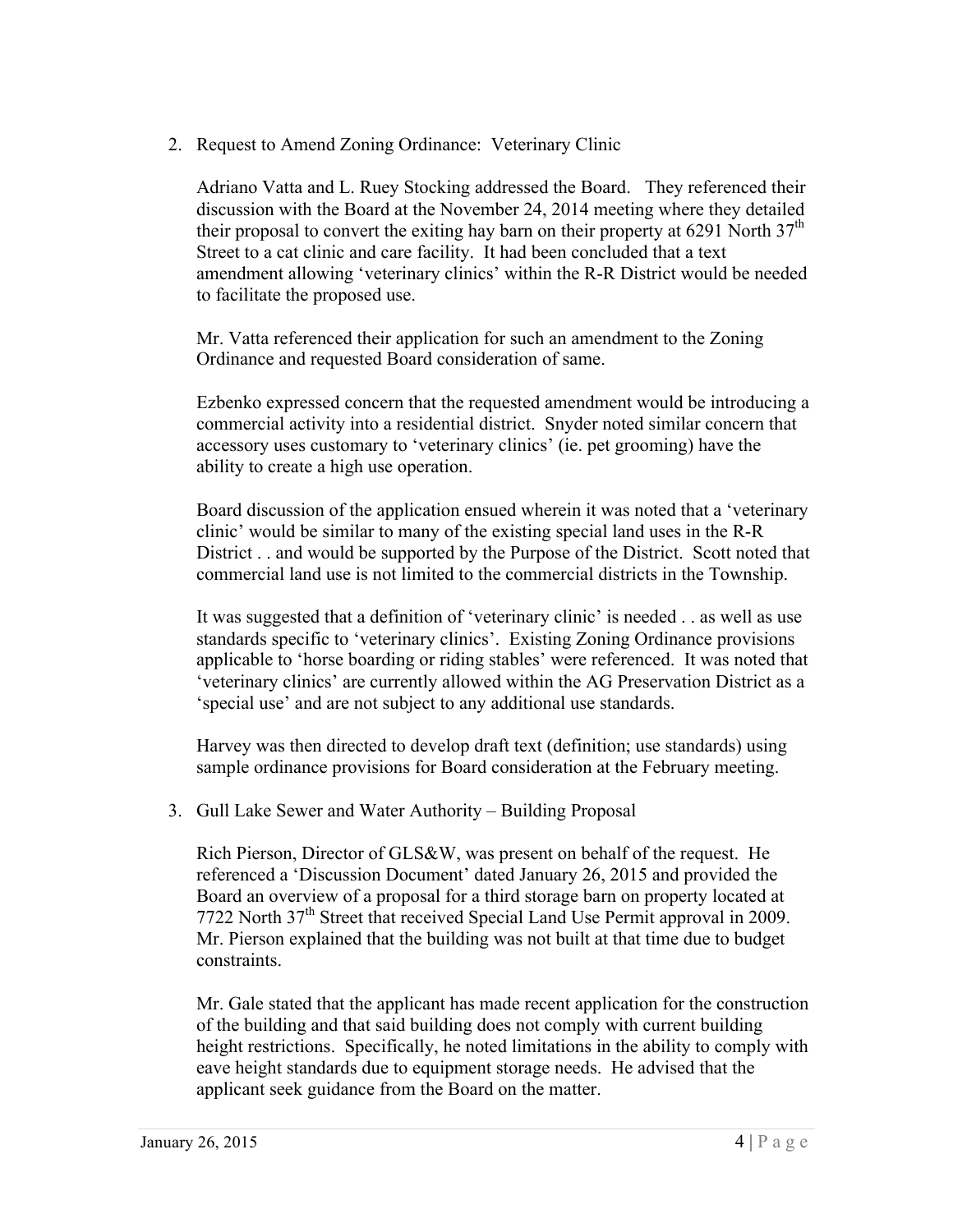Township Attorney Thall stated that he currently is also the legal representative for the Gull Lake Water & Sewer Authority and cannot participate in the discussion due to a conflict of interest unless both parties agree.

General Board discussion ensued wherein it was noted that the original approval of the building had expired and that Mr. Pierson's options would now include seeking a variance from the eave height requirement (from the Zoning Board of Appeals) or requesting consideration of a text amendment (from the Planning Commission) so as to change the applicable building height standard. The general application requirements and timelines were provided.

## UNFINISHED BUSINESS

1. Public Hearing Drafts for Text Amendments

 amendments: Section 16.1 D. (to address 'parcels/lots divided by a road'); Harvey presented the 'public hearing drafts' of the following proposed text roadside stand; farm market; farmers' market; and Article 20 – 'golf courses', 'farmers' market', Item 16 B., Item 17, Item 29 B.10. and 13.

Attorney Thall noted that he had reviewed the proposed text amendments and had prepared the public hearing notices for same.

Motion by Fry, seconded by Snyder, to accept the public hearing drafts as presented and schedule the public hearings on the proposed text amendments for the February 23, 2015 Planning Commission meeting. The motion carried unanimously

2. Screening Standards

 the screening standards in the Ordinance to address the use of "berms" *(Section*  Chairperson Lauderdale noted that the Board had previously discussed revising *18.6 A.)* It had been determined that Harvey would provide the Board with examples of good screening standards that would give both direction and flexibility in establishing effective screens.

Harvey referenced sample text on 'greenbelts, landscaping and screening' obtained from the zoning ordinances of Genoa Township, Monroe Charter Township, and Delta Township. She noted the value of including graphics in screening-related standards.

General Board discussion ensued wherein it was determined that Board members would complete their review of the sample text for continued discussion at the February meeting.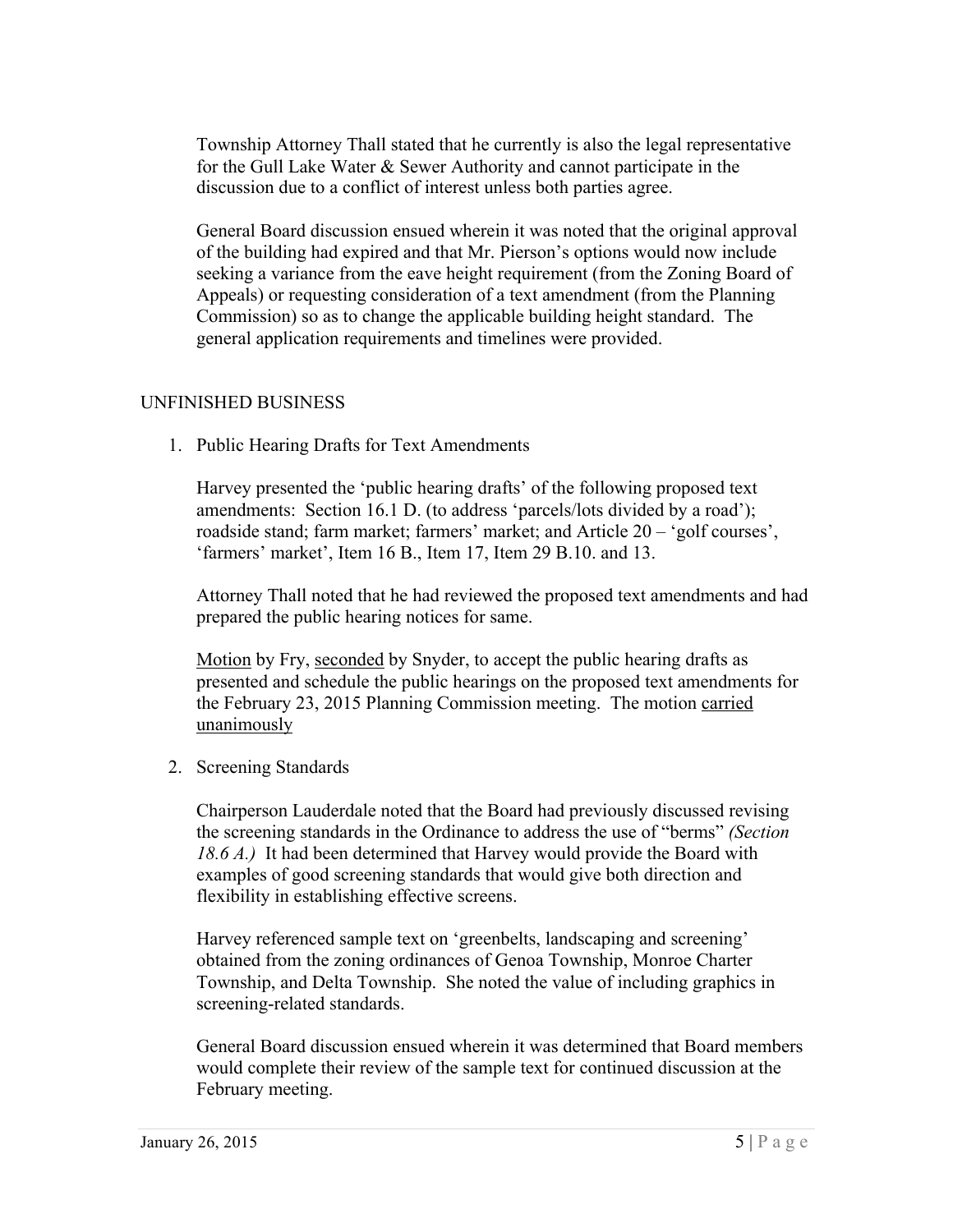3. Recreation Plan

Fry stated that the Township Recreation Plan received approval from the DNR on December 15, 2014. Supervisor Dykstra distributed hard copies of the approved Recreation Plan.

It was noted that the Action Program set forth in the Recreation Plan gives the noted 'Action Items' a priority listing but does not actually rank each item. It was explained that the 'Action Items' will need to be ranked in order to qualify for DNR grants. However, the Plan can still be amended in time for the grant deadlines in March. The Board agreed to place consideration of same on the February meeting agenda.

Supervisor Dykstra stated that the Ross Township Park is badly in need of work and that the Township would like to pursue grant money to accomplish the improvements. He expressed that the Township feels the Park could contribute in supporting the trail activity envisioned by GLAT.

Scott noted that representatives of the Parks Committee and GLAT met with the Kalamazoo Parks Foundation on January 12, 2015 regarding trail planning in Ross Township and funding opportunities. He added that Richland Township is serving as a solid partner in the area of recreation planning and that the GLAT 'task force' is providing a lot of support for the east side trail extensions.

# REPORT FROM TOWNSHIP BOARD

Scott advised that the Township Board continues to discuss roads, Township buildings, parks, and the budget. Supervisor Dykstra added that the Township will be updating its website and that the Township Board is investigating conducting a 'residential survey' this year.

# REPORT FROM ZONING BOARD OF APPEALS

Chairperson Lauderdale stated that the Zoning Board of Appeals did not meet in December and January . . and will not be meeting in February.

# MEMBERS, CONSULTANTS, ADVISORS

Board members welcomed Victor Ezbenko to the Planning Commission. An updated Board roster was distributed.